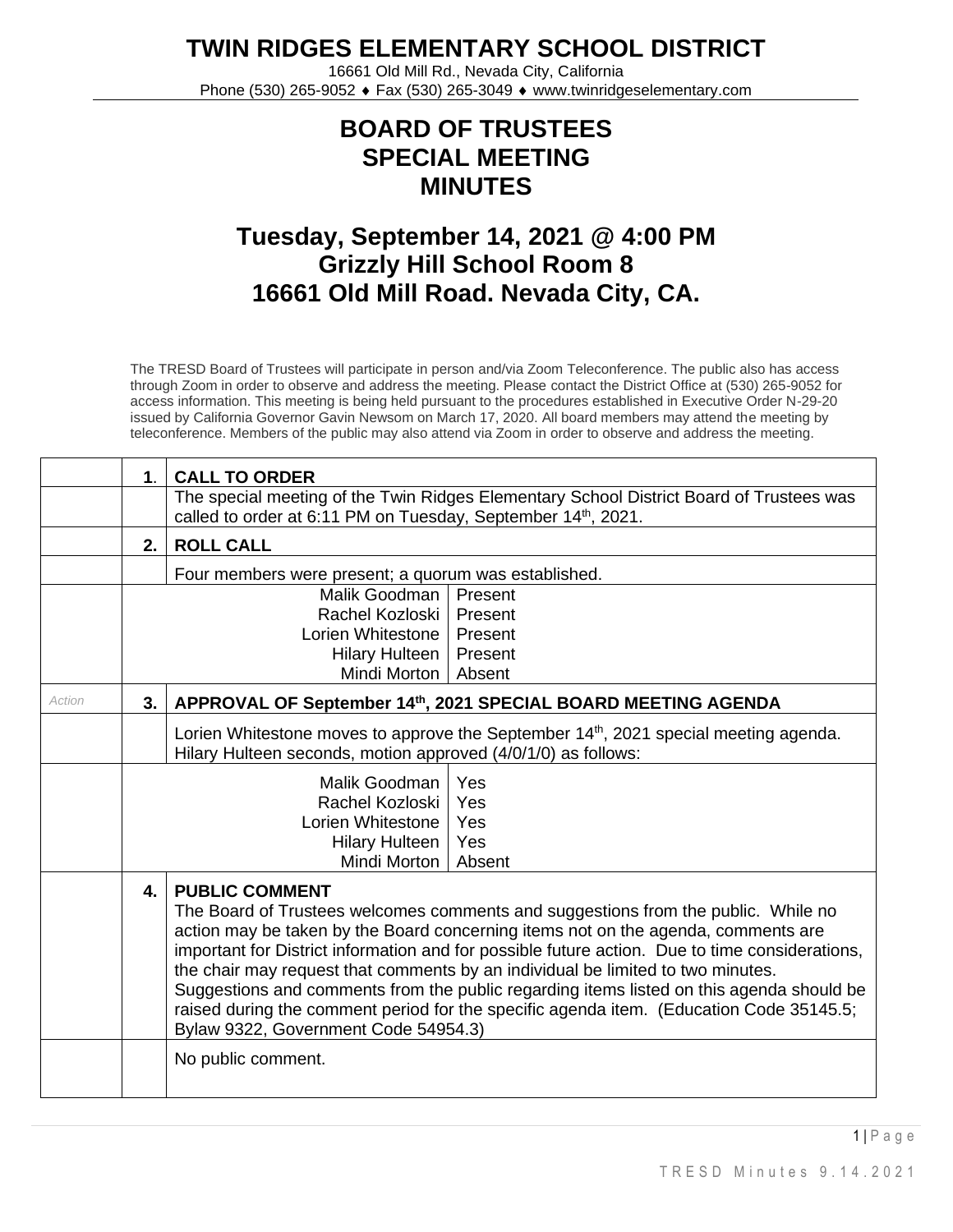| Action | 5.        | <b>DISCUSSION/ACTION ITEMS:</b>                                                                                                                                                                                                                                                                                                                                                                                                                                                                                                                                                                                                                                                                                                                                                               |  |  |  |
|--------|-----------|-----------------------------------------------------------------------------------------------------------------------------------------------------------------------------------------------------------------------------------------------------------------------------------------------------------------------------------------------------------------------------------------------------------------------------------------------------------------------------------------------------------------------------------------------------------------------------------------------------------------------------------------------------------------------------------------------------------------------------------------------------------------------------------------------|--|--|--|
| Action | А.        | 昏<br>Purchase of Washington School Curriculum EL- Sunshine Bender                                                                                                                                                                                                                                                                                                                                                                                                                                                                                                                                                                                                                                                                                                                             |  |  |  |
|        |           | Washington School has gone one quarter of the school year with no curriculum. A set date<br>to order curriculum should be created. It is suggested to set aside a few days before school<br>starts for teachers to become familiar with the curriculum. Teachers now have 2 hours a<br>week to prepare curriculum. Rachel Kozloski suggests that any time a new curriculum is<br>introduced, we should review and evaluate it to see how much training staff needs. Melissa<br>Madigan will provide the handout of the timeline for curriculum adoption that was discussed<br>at a previous meeting. Malik suggests that a calendar timeline for curriculum should be<br>introduced in January/February.<br>Rachel Kozloski moves to approve the purchase of Washington School Curriculum EL, |  |  |  |
|        |           | Lorien Whitestone seconds. Motion carries (4/0/1/0) as follows:<br>Malik Goodman<br>Yes                                                                                                                                                                                                                                                                                                                                                                                                                                                                                                                                                                                                                                                                                                       |  |  |  |
|        |           | Rachel Kozloski<br>Yes                                                                                                                                                                                                                                                                                                                                                                                                                                                                                                                                                                                                                                                                                                                                                                        |  |  |  |
|        |           | Lorien Whitestone<br>Yes<br>Hilary Hulteen<br>Yes                                                                                                                                                                                                                                                                                                                                                                                                                                                                                                                                                                                                                                                                                                                                             |  |  |  |
|        |           | Mindi Morton<br>Absent                                                                                                                                                                                                                                                                                                                                                                                                                                                                                                                                                                                                                                                                                                                                                                        |  |  |  |
| Action | <b>B.</b> | B<br>Washington School Generator Project- Melissa Madigan                                                                                                                                                                                                                                                                                                                                                                                                                                                                                                                                                                                                                                                                                                                                     |  |  |  |
|        |           | The generator is in a temporary position that needs to change. It needs to be moved to a<br>safer location with surveillance cameras. Rachel Kozloski went to go look at the generator,<br>it is not on campus. The generator purchase was recently approved but the project and<br>installation need approval.<br>Lorien moves to approve the purchase of the Washington school generator project and its<br>installation. Rachel Kozloski seconds, motion carries (4/0/1/0) as follows:                                                                                                                                                                                                                                                                                                     |  |  |  |
|        |           | Malik Goodman<br>Yes<br>Rachel Kozloski<br>Yes<br>Lorien Whitestone<br>Yes<br><b>Hilary Hulteen</b><br>Yes                                                                                                                                                                                                                                                                                                                                                                                                                                                                                                                                                                                                                                                                                    |  |  |  |
|        |           | Mindi Morton   Absent                                                                                                                                                                                                                                                                                                                                                                                                                                                                                                                                                                                                                                                                                                                                                                         |  |  |  |
|        | 10.       | <b>PUBLIC COMMENT ON CLOSED SESSION ITEMS-Malik Goodman</b>                                                                                                                                                                                                                                                                                                                                                                                                                                                                                                                                                                                                                                                                                                                                   |  |  |  |
|        |           | There is no public comment on closed session items.                                                                                                                                                                                                                                                                                                                                                                                                                                                                                                                                                                                                                                                                                                                                           |  |  |  |
|        | 11.       | <b>CLOSED SESSION at 6:48pm</b>                                                                                                                                                                                                                                                                                                                                                                                                                                                                                                                                                                                                                                                                                                                                                               |  |  |  |
|        |           | Public Employee Discipline/Dismissal/Release (Government Code § 54957 (b))<br>Α.                                                                                                                                                                                                                                                                                                                                                                                                                                                                                                                                                                                                                                                                                                              |  |  |  |
|        |           | No action taken.                                                                                                                                                                                                                                                                                                                                                                                                                                                                                                                                                                                                                                                                                                                                                                              |  |  |  |
|        | 12.       | RECESS/RECONVENE-Report Out on Closed Session- Malik Goodman                                                                                                                                                                                                                                                                                                                                                                                                                                                                                                                                                                                                                                                                                                                                  |  |  |  |
|        |           | Reportable Action Taken Regarding Public Employee Discipline/Dismissal/Release<br>А.                                                                                                                                                                                                                                                                                                                                                                                                                                                                                                                                                                                                                                                                                                          |  |  |  |
|        |           | No action taken.                                                                                                                                                                                                                                                                                                                                                                                                                                                                                                                                                                                                                                                                                                                                                                              |  |  |  |
|        | 13.       | <b>FUTURE AGENDA ITEMS DISCISSION</b>                                                                                                                                                                                                                                                                                                                                                                                                                                                                                                                                                                                                                                                                                                                                                         |  |  |  |
|        |           | No future agenda items discussion.                                                                                                                                                                                                                                                                                                                                                                                                                                                                                                                                                                                                                                                                                                                                                            |  |  |  |
|        | 14.       | UPCOMING MEETINGS: October 12th, 2021                                                                                                                                                                                                                                                                                                                                                                                                                                                                                                                                                                                                                                                                                                                                                         |  |  |  |
|        | 15.       | <b>ADJOURNMENT: 7:20pm</b>                                                                                                                                                                                                                                                                                                                                                                                                                                                                                                                                                                                                                                                                                                                                                                    |  |  |  |

 $2 | P a g e$